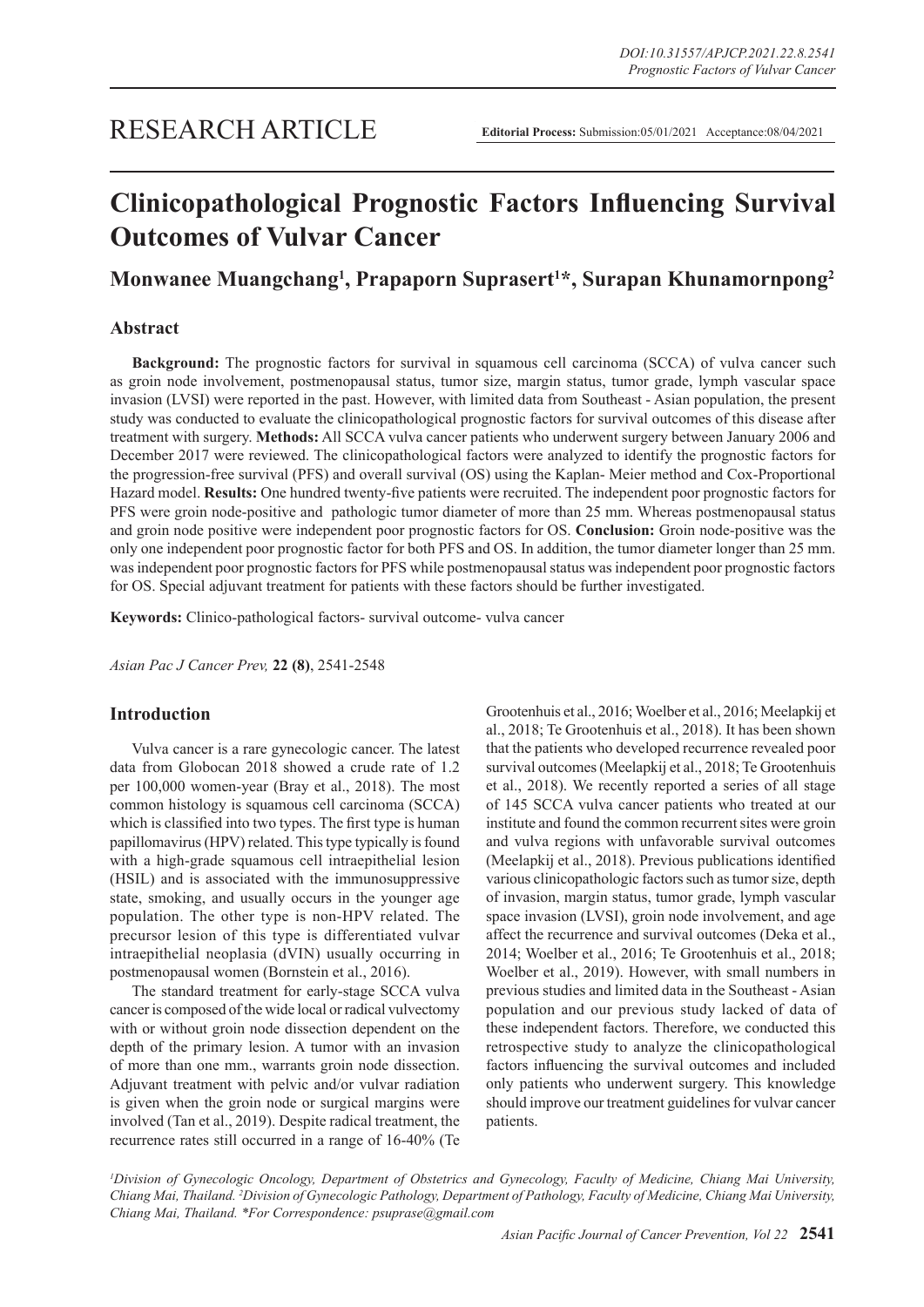### **Materrials and Methods**

### *Study Population*

After the protocol was approved by the local ethics committee, the medical records of the vulva cancer patients with SCCA treated at Chiang Mai University Hospital from January 2006 through December 2017 treated according to general practice guideline of our institute were reviewed. The patients who underwent vulvectomy and/or groin node dissection with at least one postoperative follow-up were included in the study. The adjuvant treatment either concurrent chemo-radiation or radiation alone was given when the groin node was positive. The patients whose vulvar specimen revealed a tumor-free margin less than 8 mm. were given radiation at the vulva site. Neoadjuvant chemotherapy was given in some patients whose primary lesions were too large. After treatment, the patients were scheduled for follow-up with history taking and pelvic examination by gynecologic oncologists every three months in the first year, every four months in the second year, every six months in the third to fifth years, and annually following. A CT-scan was performed when clinically indicated. The patients who received other treatment without surgery or never follow up after operation were excluded.

### *Outcome Measurements*

The FIGO 2009 staging, the time of recurrence or death, the clinicopathological data including menstruation status, treatment type, postoperative wound complication, underlying disease, pre-operative tumor area, groin node involvement, number of nodes removed in each side, pathologic tumor longest diameter, tumor grade, surgical margin, LVSI, and the presence of identifiable vulvar intraepithelial neoplasia or high-grade squamous intraepithelial lesion (VIN or HSIL) were searched from the medical records and pathology reports for further analysis. The detail of groin node involvement including the extracapsular node invasion was collected and were compared for survival outcome. Regarding the pathological information, all surgical pathology specimens were examined and reported by a group of gynecologic pathologists. In cases where the data was incomplete, a gynecologic pathologist (S.K.) reexamined the available histologic slides. Progression-free survival (PFS) was defined as the time from the initial treatment to the time of recurrence or progression of the disease or the time of last contact. Overall survival (OS) was defined as the same starting time as PFS to the time of patient death or the time that the patients were still alive at the end of the study. This time was sought from the Thai Civil Registration.

### *Sample Size Calculation*

The sample size was calculated by using the following formula (Lemeshow et al., 1990)

$$
n = \frac{z_{1-\frac{\alpha}{2}}^2 p(1-p)}{d^2}
$$

where: α=Level of significance=0.05

**2542** *Asian Pacific Journal of Cancer Prevention, Vol 22*

$$
z_{1-\frac{\alpha}{2}} = 1.96
$$

*p*=Five-year overall survival of patients with squamous cell carcinoma=0.508 [6]

*d*=Level of precision=0.1

Then a minimum sample size of 97 patients was needed.

#### *Statistical Analysis*

Statistical analysis of the data was carried out using IBM SPSS Statistics for Windows program (version 22; IBM Corporation, Armonk, NY, USA). A receiver operating characteristic curve (ROC) was used to assess the discriminative value and the best cut-off value of the possible clinicopathologic factors was determined to predict the recurrence or progression. The PFS and OS were estimated by the Kaplan-Meier method. Clinicopathological factors influencing survival as mentioned above were analyzed using log-rank test analysis. Cox proportional hazard models were applied to explore predictors of survival outcomes through univariate and further multivariate analysis with a P-value from the log-rank test less than 0.05. Mann-Whitney U test was used to compare the non-parametric data. A p-value of < 0.05 was considered statistically significant.

### **Results**

One hundred seventy-three SCCA vulva patients were treated at our institute in the study period. Of those patients, 48 cases were excluded from the study due to non-surgical treatment in 36 cases and not followed up postoperatively in 12 cases. Therefore, 125 cases were recruited in this study. The median age of them was 57 years with a range of 32-82 years. The distribution of FIGO staging was as follow; stage I was 48 cases (38.4%), stage II was 31 cases (24.8%), stage III was 37 cases  $(29.6\%)$  and stage IV was 9  $(7.2\%)$ . With the median follow-up time was 15.03 months (range 1-128 months), 44 patients developed recurrence. Thus, the recurrence rate was 35.2%. At the time of analysis, 59 patients (47.2%) had died and the five-year PFS was 70%. The five-year OS rate was significantly different in patients with and without recurrence as showed in Figure 1. The patients without recurrence revealed a better 5-year OS rate of 79.4% while the patients with recurrence had a five-year OS rate of only 23.7%, P < 0.001.

Figure 2 displayed the ROC curve of preoperative tumor area, and the longest pathological tumor diameter to find the optimal cut-off point value for predicting the recurrence state. The results revealed the cut-off point level of tumor preoperative tumor area was 11 cm<sup>2</sup> and the longest pathological tumor diameter was 25 mm.

The clinicopathological data were divided into two groups for each item and compared to find the influence of PFS and OS outcomes as noted in Table 1. For PFS, postmenopausal status, pre-operative tumor area larger than 11 cm2 , groin node-positive, and pathological longest tumor diameter more than 25 mm. were significant for poorer PFS in univariate analysis. However, only the groin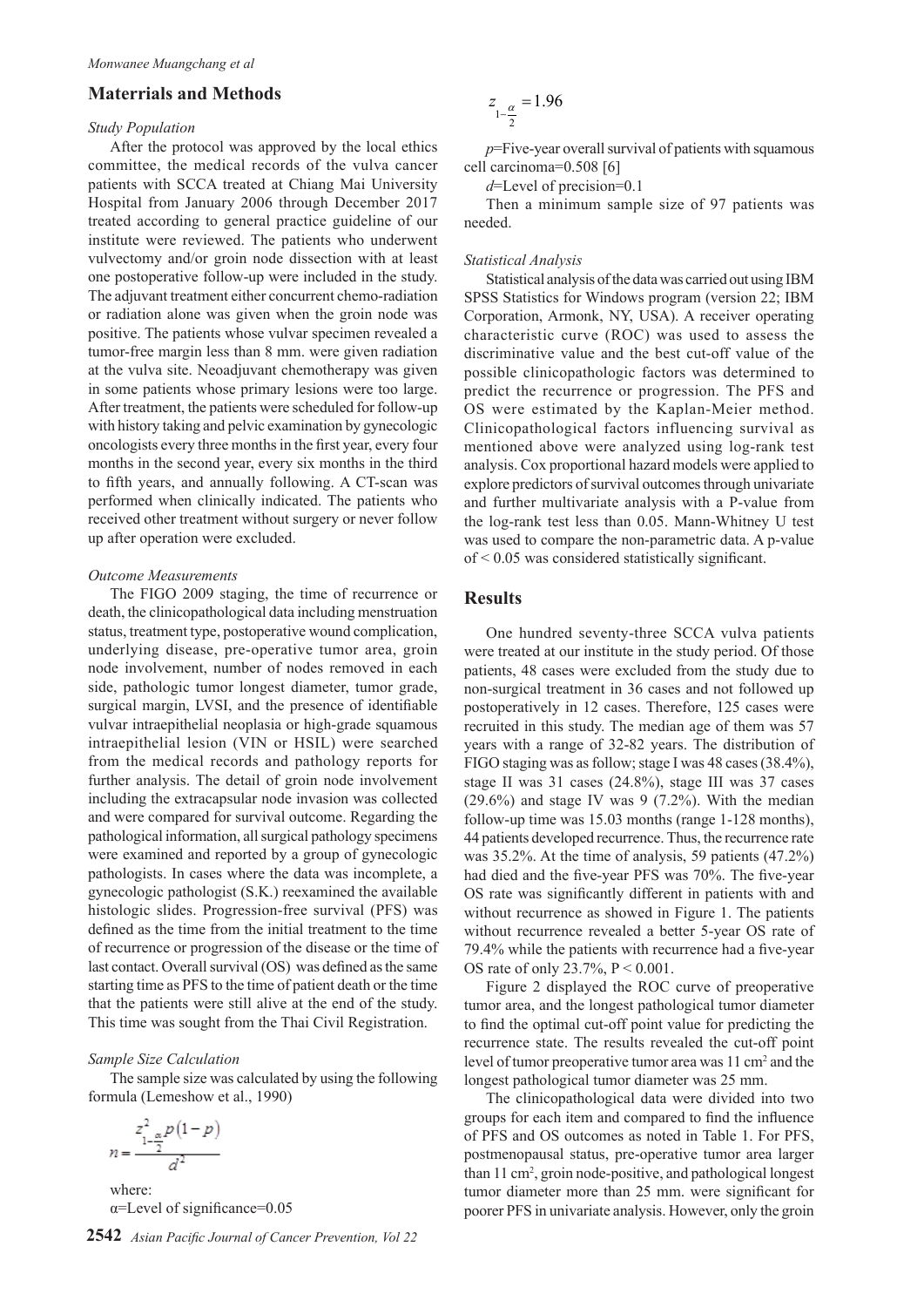| Table 1. Comparison of the PFS and OS Divided by Prognostic Factors |                             |                |                     |           |                          |                |               |                        |                |                          |                |
|---------------------------------------------------------------------|-----------------------------|----------------|---------------------|-----------|--------------------------|----------------|---------------|------------------------|----------------|--------------------------|----------------|
| ${\tt Factors}$                                                     | Total                       | 5-Year PFS (%) | Univariate Analysis |           | Cox-Regression Analysist |                |               | Univariate Analysis    |                | Cox-Regression Analysist |                |
|                                                                     |                             |                | HR+                 | P-Value*  | HR!                      | P-Value        | 5-year OS (%) | <b>HR</b>              | P-Value        | HR.                      | P-Value        |
| Menstruation status                                                 |                             |                | 2.58 (1.143-5.826)  | 81000     | 2.78 (0.953-8.110)       | 190'0          |               | 2.47 (1.249-4.888)     | $\,0000$       | 2.73 (1.143-6.519)       | 0.024          |
| Pre-menstruation                                                    | 36                          | 602            |                     |           |                          |                | 76.9          |                        |                |                          |                |
| Post-menstruation                                                   | $68\,$                      | 44.5           |                     |           |                          |                | 52.5          |                        |                |                          |                |
| Treatment                                                           |                             |                | 1.588 (0.705-3.574) | 0.26      | J                        | $\mathbf{I}$   |               | 1.223 (0.646-2.317)    | 0.536          | f,                       | Ţ              |
| Surgery                                                             | 25                          | 60.5           |                     |           |                          |                | $70.3\,$      |                        |                |                          |                |
| Surgery+adjuvant treatment\$                                        | $\overline{001}$            | 6 <sup>†</sup> |                     |           |                          |                | 56.8          |                        |                |                          |                |
| Wound complication                                                  |                             |                | 1.317 (0.709-2.448) | 0.382     | ı                        |                |               | 1.002 (0569-1.764)     | 9660           |                          | $\mathbf{I}$   |
| Not Present                                                         | $\sqrt{8}$                  | 56.9           |                     |           |                          |                | 57.2          |                        |                |                          |                |
| Present                                                             | 38                          | 48.5           |                     |           |                          |                | 64.8          |                        |                |                          |                |
| Underlying disease                                                  |                             |                | 1.121 (0.618-2.031) | $0.707\,$ |                          |                |               | 1.513 (0.899-2.548)    | 0.116          |                          |                |
| Not present                                                         | $\odot$                     | SS             |                     |           |                          |                | 66.4          |                        |                |                          |                |
| Present                                                             | $\mathcal{S}^{\mathcal{S}}$ | 48.7           |                     |           |                          |                | 53.5          |                        |                |                          |                |
| Tumor area (mm2)                                                    |                             |                | 2.678 (1.413-5.076) | $0.002\,$ | 1.3 (0.575-2.937)        | 0.529          |               | $2.344(1.362 - 4.034)$ | $0.002\,$      | 1.558 (0.977-3.536)      | 6500           |
| $\stackrel{\scriptstyle\wedge}{=}\,$                                | 89                          | 67.6           |                     |           |                          |                | 75.7          |                        |                |                          |                |
| $\stackrel{\scriptscriptstyle\vee}{=}$                              | $\mathcal{L}^{\mathcal{D}}$ | 34.8           |                     |           |                          |                | 44.4          |                        |                |                          |                |
| Groin node positive                                                 |                             |                | 2.79 (1.494-5.212)  | $100.0$   | 2.56 (1.229-5.333)       | 0.012          |               | 2.526 (1.481-4.308)    | $1000$ $\odot$ | 2.366 (1.283-4.363)      | 9000           |
| Not present                                                         | 99                          | $\mathfrak{S}$ |                     |           |                          |                | 72.8          |                        |                |                          |                |
| Present                                                             | $\ddagger$                  | 27.2           |                     |           |                          |                | 35.1          |                        |                |                          |                |
| No data                                                             | 2                           |                |                     |           |                          |                |               |                        |                |                          |                |
| Number of nodes removal (right)                                     |                             |                | 0.565 (0.201-1.590) | 0.273     | $\mathbf{I}$             | $\blacksquare$ |               | $0.605(0258 - 1.415)$  | 0.241          | $\mathbf{I}$             | $\blacksquare$ |
| $\leq$                                                              | 6 <sup>o</sup>              | <b>S1.9</b>    |                     |           |                          |                | 583           |                        |                |                          |                |
| $\Diamond$                                                          | $\overline{\omega}$         | 50.3           |                     |           |                          |                | 57.7          |                        |                |                          |                |
| No data                                                             | 2                           |                |                     |           |                          |                |               |                        |                |                          |                |
| Number of nodes removal (left)                                      |                             |                | 1.115 (0.574-2.166) | 1560      |                          |                |               | 0.992 (0.531-1.852)    | 860            |                          |                |
| $\leq$                                                              | $\overline{8}$              | 51.4           |                     |           |                          |                | 51.6          |                        |                |                          |                |
| $\Diamond$                                                          | 28                          | 54.1           |                     |           |                          |                | 62.6          |                        |                |                          |                |
| No data                                                             | $\overline{9}$              |                |                     |           |                          |                |               |                        |                |                          |                |
| Pathologic longest tumor diameter (mm)                              |                             |                | 3.565 (1.649-7.704) | $10000$   | 2.639 (1.154-6.038)      | 0.022          |               | 2.142 (1.152-3.980)    | $0.014\,$      | 1.152 (0.537-2.470)      | 0.717          |
| $\leq=25$                                                           | $47\,$                      | 72.5           |                     |           |                          |                | 77.8          |                        |                |                          |                |
| 525                                                                 | 58                          | 40.4           |                     |           |                          |                | 48.5          |                        |                |                          |                |
| No data                                                             | $20\,$                      |                |                     |           |                          |                |               |                        |                |                          |                |

*DOI:10.31557/APJCP.2021.22.8.2541 Prognostic Factors of Vulvar Cancer*

*Asian Pacific Journal of Cancer Prevention, Vol 22* **2543**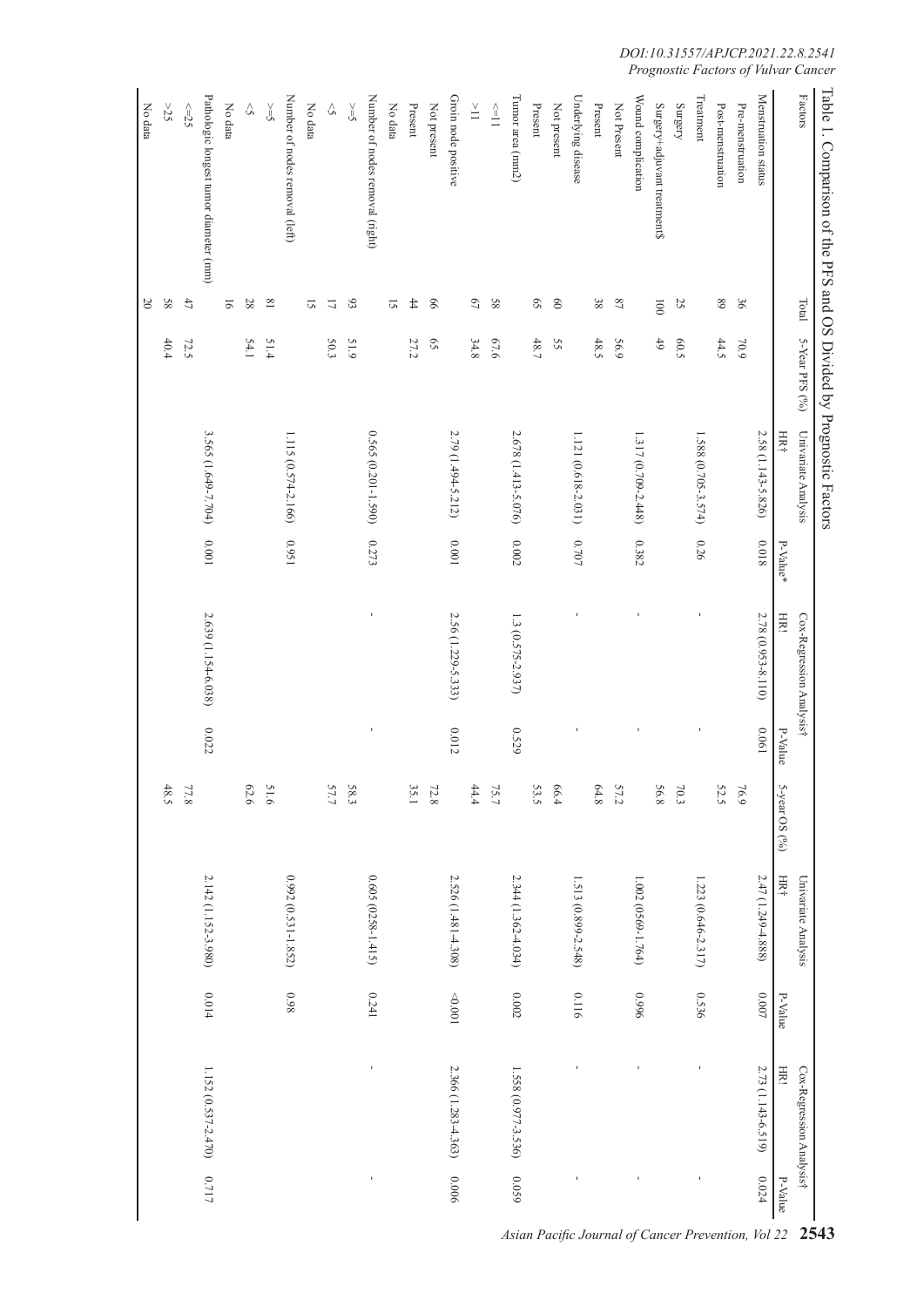| Total                    | 5-Year PFS $(96)$ | Univariate Analysis |                                                                                       |                                            |         |                          | Univariate Analysis    |         | Cox-Regression Analysist |                                                                                                                                                                                                                                                                                                                                                                                                                            |
|--------------------------|-------------------|---------------------|---------------------------------------------------------------------------------------|--------------------------------------------|---------|--------------------------|------------------------|---------|--------------------------|----------------------------------------------------------------------------------------------------------------------------------------------------------------------------------------------------------------------------------------------------------------------------------------------------------------------------------------------------------------------------------------------------------------------------|
|                          |                   | HR+                 | P-Value*                                                                              | H                                          | P-Value | 5-year OS $(96)$         | HR4                    | P-Value | HRI                      | P-Value                                                                                                                                                                                                                                                                                                                                                                                                                    |
|                          |                   | 1.301 (0.680-2.490) | 0.425                                                                                 |                                            | ï       |                          | $0.694(0.367 - 1.311)$ | 0.258   | ï                        | í,                                                                                                                                                                                                                                                                                                                                                                                                                         |
| 66                       | 60.4              |                     |                                                                                       |                                            |         | 57.4                     |                        |         |                          |                                                                                                                                                                                                                                                                                                                                                                                                                            |
| 32                       | 39.9              |                     |                                                                                       |                                            |         | 61.2                     |                        |         |                          |                                                                                                                                                                                                                                                                                                                                                                                                                            |
| ω                        |                   |                     |                                                                                       |                                            |         |                          |                        |         |                          |                                                                                                                                                                                                                                                                                                                                                                                                                            |
|                          |                   |                     |                                                                                       | ı                                          |         |                          | 1.008 (0.569-1.787)    | 6260    |                          |                                                                                                                                                                                                                                                                                                                                                                                                                            |
| $\overline{54}$          | 58.7              |                     |                                                                                       |                                            |         | 69.2                     |                        |         |                          |                                                                                                                                                                                                                                                                                                                                                                                                                            |
| 6 <sup>†</sup>           | 37.6              |                     |                                                                                       |                                            |         | 58.3                     |                        |         |                          |                                                                                                                                                                                                                                                                                                                                                                                                                            |
| 12                       |                   |                     |                                                                                       |                                            |         |                          |                        |         |                          |                                                                                                                                                                                                                                                                                                                                                                                                                            |
|                          |                   | 2.637 (0.895-7.771) |                                                                                       | ı                                          |         |                          | 1.375 (0.622-3.036)    | 0.432   |                          |                                                                                                                                                                                                                                                                                                                                                                                                                            |
| $\overline{C}$           | 83.6              |                     |                                                                                       |                                            |         | $\overline{18}$          |                        |         |                          |                                                                                                                                                                                                                                                                                                                                                                                                                            |
| $\ddot{3}$               | 54.7              |                     |                                                                                       |                                            |         | 62.9                     |                        |         |                          |                                                                                                                                                                                                                                                                                                                                                                                                                            |
| 64                       |                   |                     |                                                                                       |                                            |         |                          |                        |         |                          |                                                                                                                                                                                                                                                                                                                                                                                                                            |
|                          |                   | 1.83 (0.921-3.635)  | 0.08                                                                                  |                                            |         |                          | 2.27 (1.223-4.214)     | 8000    | $1.984(0.908-4.334)$     | 0.086                                                                                                                                                                                                                                                                                                                                                                                                                      |
| $\ddot{5}$               | 51.5              |                     |                                                                                       |                                            |         | 74.8                     |                        |         |                          |                                                                                                                                                                                                                                                                                                                                                                                                                            |
| $\approx$                | 47.7              |                     |                                                                                       |                                            |         | 51.6                     |                        |         |                          |                                                                                                                                                                                                                                                                                                                                                                                                                            |
|                          |                   |                     |                                                                                       |                                            |         |                          |                        |         |                          |                                                                                                                                                                                                                                                                                                                                                                                                                            |
|                          |                   | 1.639 (0.873-3.079) |                                                                                       | ï                                          |         |                          | 1.389 (0.795-2.428)    | 0.246   |                          | I                                                                                                                                                                                                                                                                                                                                                                                                                          |
| $^{22}$                  | 57.3              |                     |                                                                                       |                                            |         | 81.8                     |                        |         |                          |                                                                                                                                                                                                                                                                                                                                                                                                                            |
| 34                       | 33                |                     |                                                                                       |                                            |         | 53.7                     |                        |         |                          |                                                                                                                                                                                                                                                                                                                                                                                                                            |
| $\overline{\phantom{a}}$ |                   |                     |                                                                                       |                                            |         |                          |                        |         |                          |                                                                                                                                                                                                                                                                                                                                                                                                                            |
|                          |                   |                     |                                                                                       |                                            |         |                          |                        |         |                          |                                                                                                                                                                                                                                                                                                                                                                                                                            |
|                          |                   |                     | body mass index; VIN, vulva epithelial neoplasia; LVSI, lymphovascular space invasion | 1.065 (0.553-2.050) 0.851<br>0.12<br>0.079 |         | Cox-Regression Analysis† |                        |         |                          | *, log-rank tes; †, Cox Proportional Hazard model: Backward Stepwise (Likelihood Ratio); I, adjusted Hazard ratio; \$, adjuvant treatment: surgery followed by radiation (75 cases), surgery followed by concurrent chemoradiat<br>(18 cases), surgery followed by chemotherapy (1), concurrent chemoradiation followed by surgery (4 cases); PFS, progression-free survival; OS, overall survival; HR, hazard ratio; BMI, |

**2544** *Asian Pacific Journal of Cancer Prevention, Vol 22*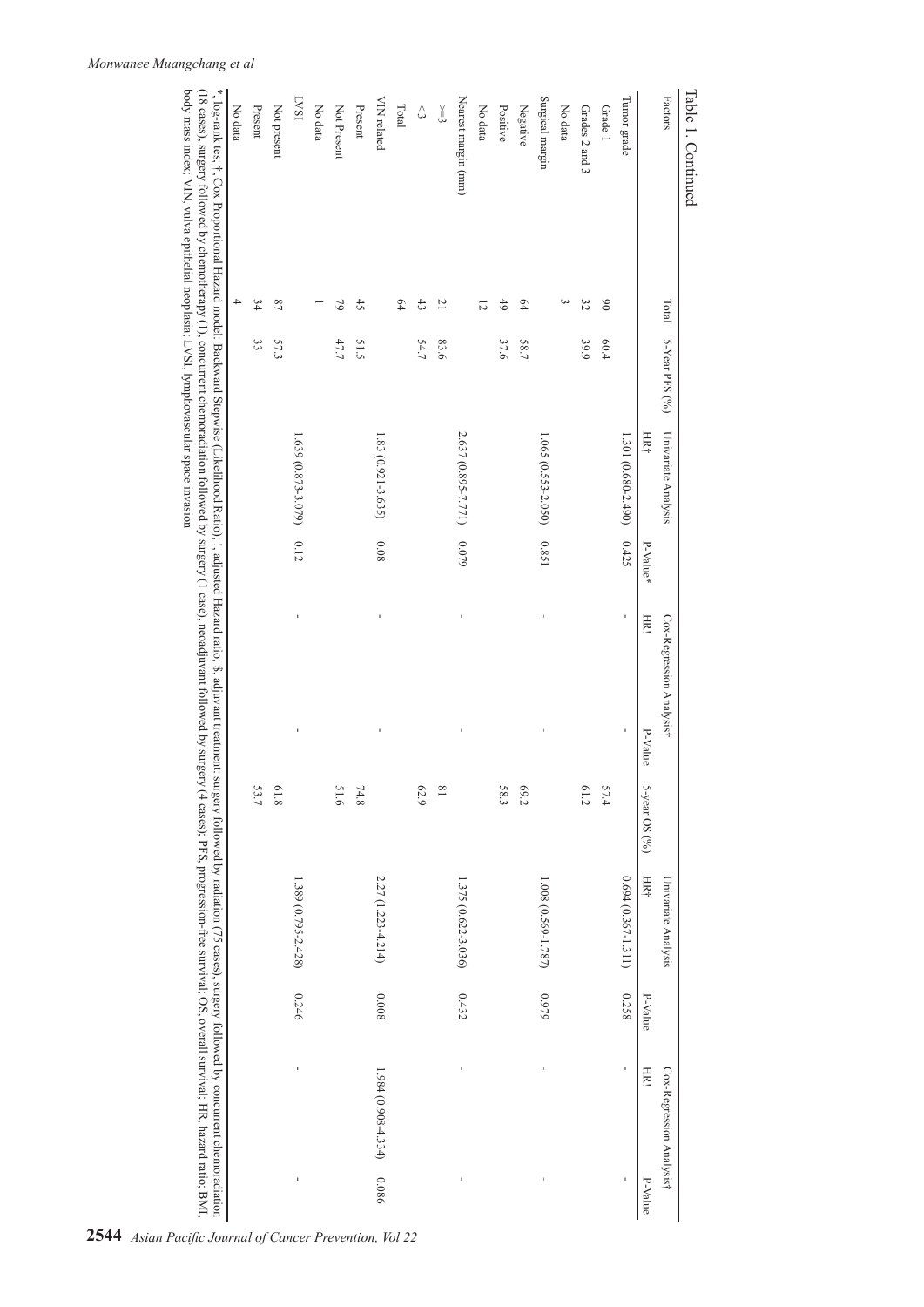

Figure 1. Overall Survival Divided by Recurrence Status. 5-year overall survival in no recurrence group, 79.4%; 5-year overall survival in recurrence group, 23.7%; P value < 0.001; Median FU time, 48.40 months (1-169 months)

node-positive and pathological longest tumor diameter more than 25 mm. were significant in multivariate analysis with a hazard ratio of 2.560 and 2.639, respectively.

Regarding overall survival, the factors including postmenopausal status, preoperative tumor area larger than 11 cm2 , groin node-positive, pathological longest tumor diameter longer than 25 mm. and tumor without VIN were significant poor prognostic factors in univariate analysis. However, only postmenopausal status and groin node positive were significant poor prognostic factors in multivariate analysis.

Regarding 44 patients with metastatic groin nodes,





## 2B: Longest Tumor Specimen



Diagonal segments are produced by ties.

| <b>Test</b>         | <b>AUC</b> | 95%CI       | <b>Cut point</b> | <b>Sensitivity</b> | <b>Specificity</b> | <b>P-value</b> |
|---------------------|------------|-------------|------------------|--------------------|--------------------|----------------|
| Tumor area (cm2)    | 0.658      | 0.559-0.757 | 11               | 68.2%              | 55.6%              | 0.004          |
| Longest diameter of | 0.719      | 0.615-0.823 | 25               | 69.4%              | 56.0%              | < 0.001        |
| tumor specimen      |            |             |                  |                    |                    |                |
| (mm)                |            |             |                  |                    |                    |                |

Figure 2. Receiver-Operating-Characteristic (ROC) and Area Under the Curve (AUC) for Clinicopathologic Parameters to Recurrence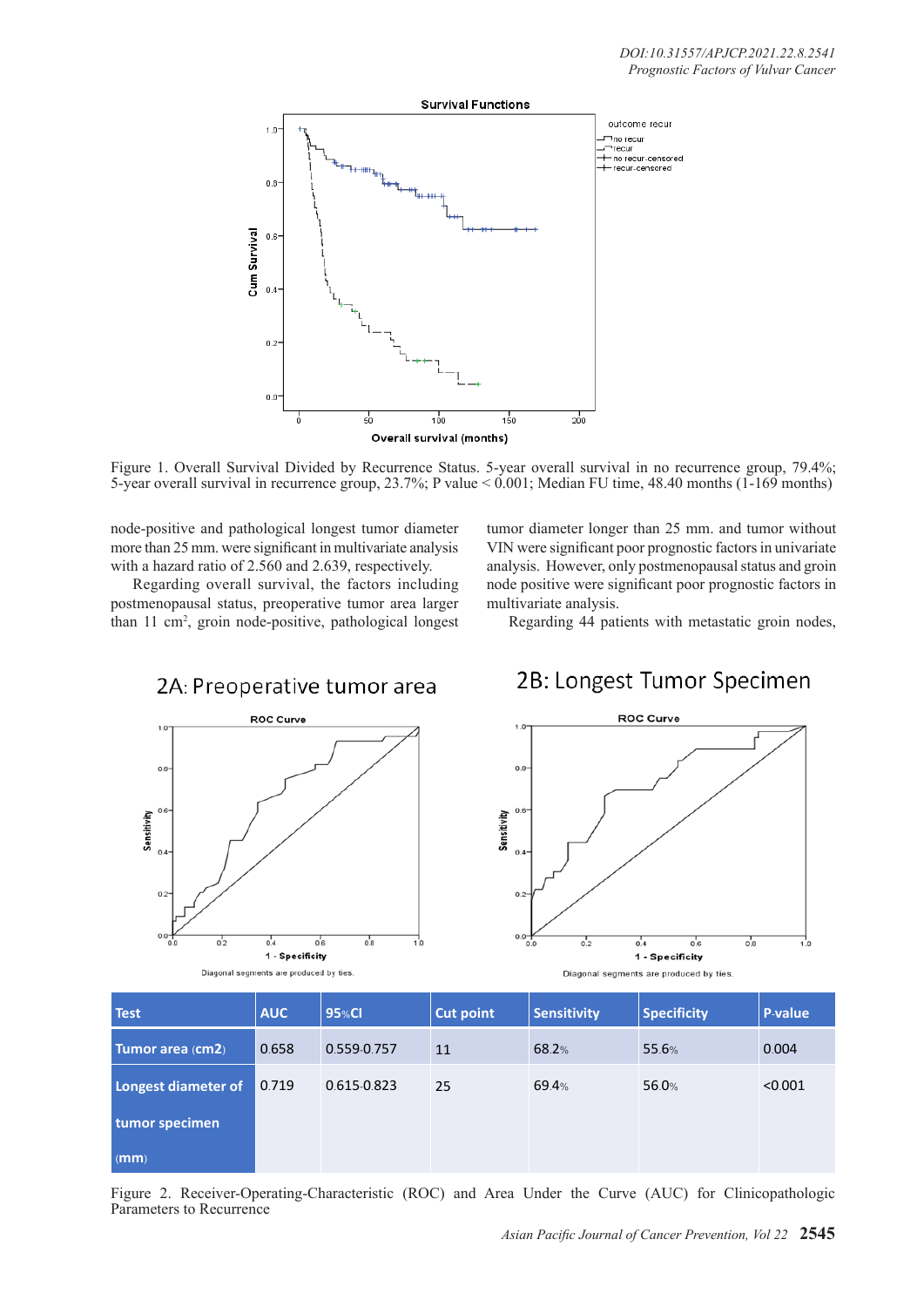15 cases (34.1%) revealed extracapsular invasion. The five-year PFS of patients with extracapsular node invasion was significantly poorer than patients without extracapsular node invasion (9.6% vs 38.2%, P-0.014). Also, the five-year OS of patients with and without extracapsular node invasion was 21.4% and 42.2%, respectively. However, this survival did not reach statistical difference ( $P = 0.265$ ).

### **Discussion**

The present study found the recurrence rate as 35.2% in patients with SCCA of the vulva who were treated with surgery and those recurrent patients showed a very poor survival outcome with the five-year OS only 23.7%. This recurrence rate corresponded to previous studies. Singareddy et al., (2019) revealed 76 patients diagnosed with SCCA vulva cancer. Of those patients, 59 cases were treated with radical surgery with or without radiation while the rest were treated with radiation alone. They found a recurrence rate of 24.5% in the surgery group, 12% in surgery plus radiation, and 47% in the radiation group. Another small series from India recruited 18 SCCA of the vulva, treated with radical surgery with a recurrence rate of 27.7% (Deka et al., 2014).

Regarding the prognostic factors for survival outcome, the present study found positive groin nodes and tumor with a pathological diameter longer than 25 mm. were independent poor prognostic factors for PFS while the postmenopausal status and groin node positive were independent poor prognostic factors for OS. These prognostic factors agreed with previous studies. Li et al., (2009) revealed 184 SCCA of the vulva in Chinese patients treated with radical surgery. They reported that tumor diameter longer than two cm., lymph node metastasis, number of positive nodes, extra- nodal growth, and bilateral positive nodes were significant prognostic factors for PFS, cancer-specific survival, and OS while an age older than 60 years was a significant prognostic factor for OS. However, the authors did not report the data of multivariate analysis for these factors. Woelber et al. (Woelber et al., 2019) performed a subset analysis of AGO (Arbeitsgemeinschaft Gynäkologische Onkologie)-CaRE (Chemo and Radiotherapy in Epithelial Vulvar Cancer)-1 study (Mahner et al., 2015). The AGO-care study is a large retrospective study from 29 gynecologic cancer centers in Germany aimed to evaluate the benefit of adjuvant therapy in lymph node-positive vulvar cancer. This subset analysis recruited 1,249 patients who received groin node dissection. Of those patients, 360 (28.8%) patients developed disease recurrence within the median follow-up time of 27.5 months. The authors found the independent clinicopathological factors for vulvar recurrence were nodal involvement, presence of a residual tumor, older age, and advanced tumor stage. However, this study did not show the prognostic factors for PFS or OS. Woelber et al., (2012) reviewed 157 primary SCCA of vulva patients treated with primary surgery and found the positive lymph nodes and increasing age per year were independent prognostic factors for PFS. This data corresponded to our

results with the factor of positive nodes. We did not find postmenopausal status that reflected advanced age to be an independent prognostic factor for PFS. The different outcomes might be from the non-similar recruited patients. Woelber et al., (2012) recruited only patients who received radical local resection with a surgical margin of 10 mm. and BGND while our study recruited all patients who underwent all operations. However, our study found the postmenopausal status was the independent prognostic factors for OS. This might be explained by the OS data were obtained from patients who died from the Thai Civil Registration whereas the PFS data was obtained from medical records that probably missed tumor progression data if the patients did not come back for follow-up.

Regarding the characteristic of groin node involvement, the present study found poor survival outcomes in both PFS and OS in patients with extracapsular node involvement. This result corresponded to previous studies (Li et al.,2009; Bornstein et al.,2016). However, with the low number of patients who had positive groin nodes in our study, the difference in OS did not reach statistical significance despite the five-year OS of patients with extracapsular node involvement were very poor at 21.4% compared to those patients with intracapsular node involvement that revealed a five-year OS of 42.2%.

Regarding tumor size, a pathological tumor diameter longer than 25 mm was the independent poor prognostic factor for PFS not for OS in our study. This might be from the effect in multivariate is not strong enough for tumor diameter. Aragona et al., (2014) Study reviewed 194 patients with SCCA of the vulva and reported that the tumor size of more than 8 cm was the independent prognostic poor prognostic factor for OS. This size was larger than our result. The different values might be from the non-similar inclusion criteria. Aragona et al., (2014) Study included only patients with a pathological tumorfree margin of at least 8 mm while our study included all patients who underwent surgery.

The OS in the patients with identifiable VIN was better than those without, but the difference was not significant in multivariate analysis. VIN is related to HPV-associated vulvar cancer, which showed a better survival outcome and more commonly occurred in premenopausal women compared to non-HPV-associated vulvar cancer (Bornstein et al., 2016; Watkins, 2019). Unfortunately, P16 immunohistochemistry to confirm the HPV-related vulvar cancer was not performed in this study. However, our study found that post-menopausal status was an independent poor prognostic factor for OS. This is probably from the non-HPV vulvar cancer type that often develops in postmenopausal women (Bornstein et al., 2016) .

Regarding the pathological tumor-free margin, the present study did not find the pathological tumor-free margin less than 3 mm. as an independent prognostic factor for survival outcomes. Our results correspond to a study by Grootenhuis et al., (2019) that reviewed 287 SCCA vulvar patients treated in two Dutch centers and reported the ten-year local recurrence rate as 42.5%. They summarized that a pathological tumor-free margin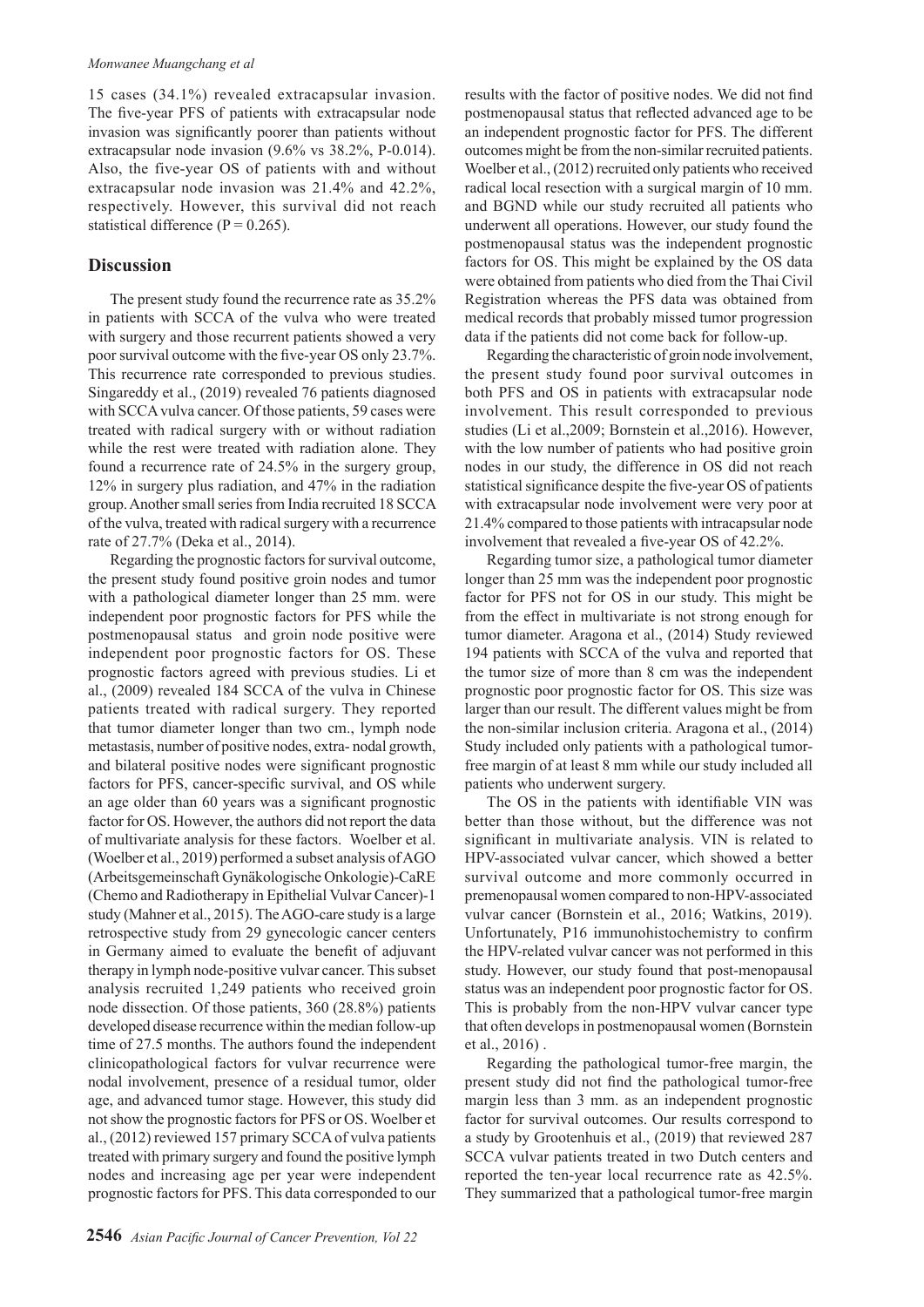distance did not affect the risk of local recurrence either using a cutoff of eight, five, or three mm.

Due to various results of these prognostic factors, Te Grootenhuis et al., (2018) recently published a systematic review regarding the prognostic factors for local recurrence of SCCA of the vulva from 22 studies. They summarized these prognostic factors as follows: pathologically tumor-free margin distance less than 8 mm., presence of lichen sclerosis, groin node metastases, tumor grade, tumor size, depth of tumor invasion, LVSI, tumor localization, and presence of HPV remain equivocal due to the inconsistent outcome of these publications.

The strength of our study was that all data came from one institute with many patients. Thus, the variety of treatment patterns was similar and all pathology was reported by gynecologic pathologists. However, with the nature of a retrospective study and some patients did not continue regular follow-up, the recurrence data might be missed. Also, we could not identify cancer-specific survival. Possibly some patients died from other causes.

In conclusion, groin node-positive and tumor diameter longer than 25 mm. were independent poor prognostic factors for PFS while postmenopausal status and groin node-positive were independent prognostic factors for OS. Patients with these factors should be given adequate treatment and careful follow-up.

### **Author Contribution Statement**

Prapaporn Suprasert Project development, Data analysis, Manuscript writing. Monwanee Muangchang Data collection Manuscript writing. Surapan Khunamornpong Data analysis, Manuscript writing.

### *Availability of Data and Materials*

The datasets generated and/or analyzed during the current study are not publicly available due to patient privacy but are available from the corresponding author on reasonable request.

### **Acknowledgments**

None.

### *Funding*

This project was supported by the National Research University Project under Thailand's Office of Higher Education Commission and Chiang Mai University. The funding did not involve any part of this manuscript

### *Ethics Approval and Consent to Participate*

All procedures performed in studies involving human participants followed the ethical standards of the institutional and/or national research committee and the 1964 Helsinki declaration and its later amendments or comparable ethical standards. For this type of study, formal consent is not required. This article does not contain any studies with animals performed by any of the authors. The Faculty of Medicine, Chiang Mai University Ethics Committee approved the study (number 475/2018),

with a waiver of informed consent due to the retrospective and observational design of the study.

### *Conflict of interest*

The authors declare that they have no conflict of interest.

### **References**

- Aragona AM, Cuneo NA, Soderini AH, et al (2014). An analysis of reported independent prognostic factors for survival in squamous cell carcinoma of the vulva: is tumor size significance being underrated?. *Gynecol Oncol*, **132**, 643-8.
- Bornstein J, Goldstein AT, Stockdale CK, et al (2016). 2015 ISSVD, ISSWSH and IPPS consensus terminology and classification of persistent vulvar pain and vulvodynia. *Obstet Gynecol*, **127**, 745-51.
- Bray F, Ferlay J, Soerjomataram I, et al (2018). Global cancer statistics 2018: GLOBOCAN estimates of incidence and mortality worldwide for 36 cancers in 185 countries. *CA Cancer J Clin*, **68**, 394-424.
- Deka P, Barmon D, Shribastava S, et al (2014). Prognosis of vulval cancer with lymph node status and size of primary lesion: A survival study. *J Midlife Health*, **5**, 3-10.
- Lemeshow S, Hosmer DW, Klar J, et al (1990). Adequacy of Sample Size in Health Studies. New York: John Wiley & Sons.
- Li J, Cai Y, Ke G, et al (2015). Validation of the new FIGO staging system (2009) for vulvar cancer in the Chinese population. *Gynecol Oncol*, **137**, 274-9.
- Mahner S, Jueckstock J, Hilpert F, et al (2015). Adjuvant therapy in lymph node-positive vulvar cancer: the AGO-CaRE-1 study. *J Natl Cancer Inst*, **107**, 1-12.
- Meelapkij P, Suprasert P, Baisai O (2018). Treatment outcomes of patients with squamous cell carcinoma of the vulva: The Largest Series from a Tertiary Care Hospital. *Obstet Gynecol Int*, **2018**, 4723167.
- Singareddy R, Bajwa HK, Alluri KR, et al (2019). Carcinoma vulva patterns of recurrence and treatment outcomes: A single-institution experience. *J Cancer Res Ther*, **15**, 1328-31.
- Tan A, Bieber AK, Stein JA, et al (2019). Diagnosis and management of vulvar cancer: A review. *J Am Acad Dermatol*, **81**, 1387-96.
- Te Grootenhuis NC, Pouwer AW, de Bock GH, et al (2019). Margin status revisited in vulvar squamous cell carcinoma. *Gynecol Oncol*, **154**, 266-75.
- Te Grootenhuis NC, Pouwer AW, de Bock GH, et al (2018). Prognostic factors for local recurrence of squamous cell carcinoma of the vulva: A systematic review. *Gynecol Oncol*, **148**, 622-31.
- Te Grootenhuis NC, van der Zee AG, van Doorn HC, et al (2016). Sentinel nodes in vulvar cancer: Long-term follow-up of the GROningen INternational Study on Sentinel nodes in Vulvar cancer (GROINSS-V) I. *Gynecol Oncol*, **140**, 8-14.
- Watkins JC (2019). Human Papillomavirus-Independent Squamous Lesions of the Vulva. *Surg Pathol Clin*, **12**, 249-61.
- Woelber L, Eulenburg C, Choschzick M, et al (2012). Prognostic role of lymph node metastases in vulvar cancer and implications for adjuvant treatment. *Int J Gynecol Cancer*, **22**, 503-8.
- Woelber L, Eulenburg C, Kosse J, et al (2019). Predicting the course of disease in recurrent vulvar cancer - A subset analysis of the AGO-CaRE-1 study. *Gynecol Oncol*, **154**, 571-6.